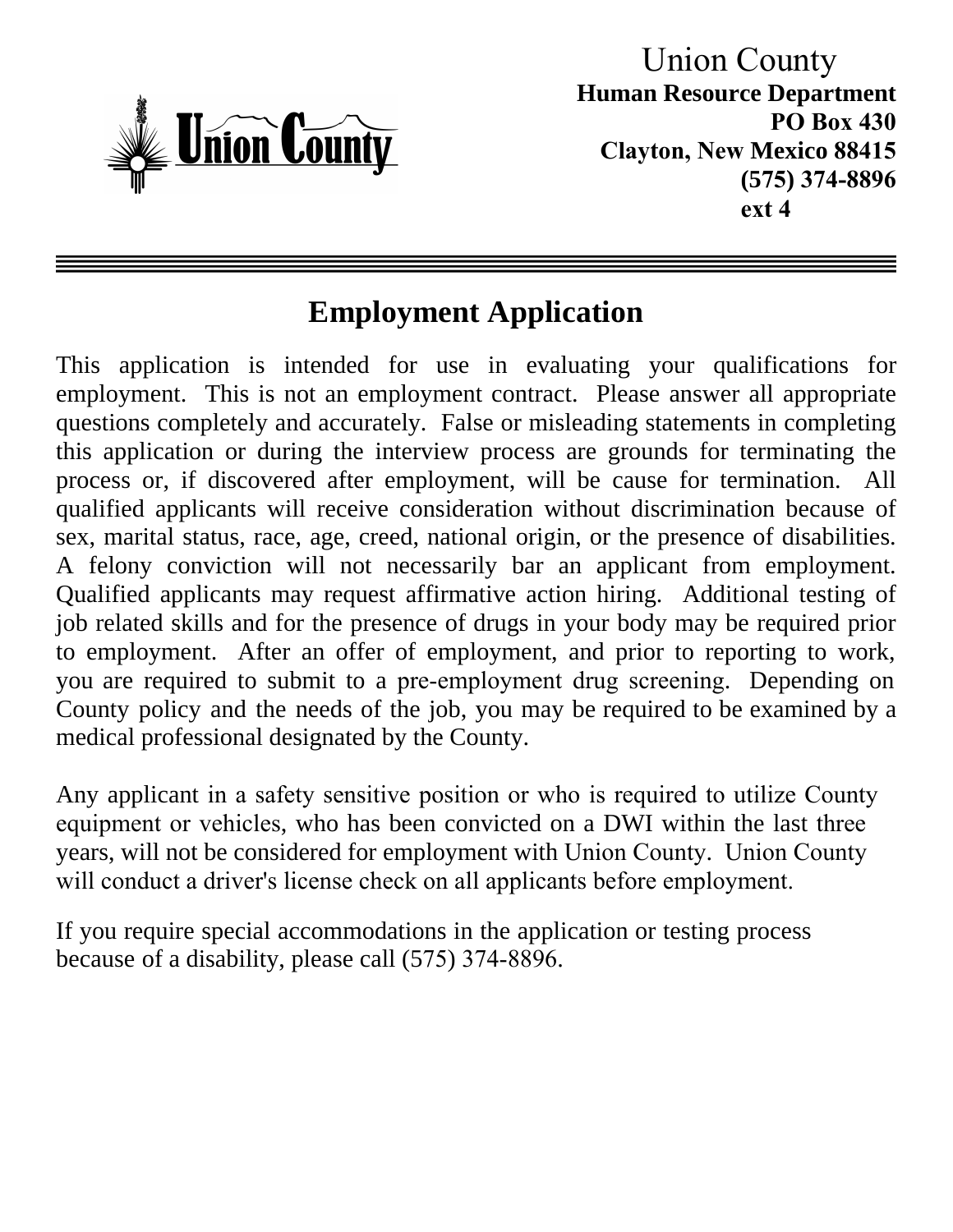

**Union County Employment Application Human Resource Department PO Box 430 Clayton, New Mexico 88415 (575) 374-8896 ext 4**

| Middle Initial<br>Name: Last<br>Social Security Number<br>First<br>Physical Address<br>Home Phone Number<br><b>Mailing Address</b><br>Work or Business Phone Number<br>Zip Code<br>City<br><b>State</b><br>Have you ever used a different name for school or employment<br>Are you a Veteran? If you are please supply appropriate discharge status.<br>$ $ YES<br>N <sub>O</sub><br><b>YES</b><br>NO<br>If YES want was the different name?<br>Position(s) are you applying for?<br>Date available for employment:<br><b>Employment Desired</b><br>May we contact present or previous employer?<br><b>FULL TIME</b><br><b>PART TIME</b><br><b>YES</b><br>NO<br><b>EDUCATION</b><br>Please check the highest grade completed:<br>8<br>10<br>12<br>14<br>15<br>9<br>11<br>13<br>$16+$<br>$\overline{7}$<br>Name of High School and location<br>Certificate (GED) or diploma received<br>Name of Vocational Technical Institute and location<br>Certificate, diploma or degree received<br>Name and location of College or University<br>Certificate, diploma or degree received<br>Other<br><b>JOB RELATED SKILLS</b><br>Provide Drivers license information below:<br>Check the appropriate boxes if you<br><b>SPEAK</b><br><b>READ</b><br><b>WRITE</b><br>DL#<br><b>TYPE</b><br><b>STATE</b><br>$\Box$<br>$\Box$<br>$\Box$<br>$\Box$<br>$\mathsf{L}$<br>$\mathbf{L}$<br>Do you have any current moving violations?<br>$\Box$<br>$\Box$<br>$\Box$<br><b>YES</b><br>$_{\rm NO}$<br>Please describe:<br>AMERICAN INDIAN DIALECT<br>$\Box$<br>$\Box$<br>$\Box$<br>$\Box$<br>AMERICAN SIGN LANGUAGE<br>□<br>$\Box$ |  |  | PERSONAL DATA |  |  |  |  |  |
|----------------------------------------------------------------------------------------------------------------------------------------------------------------------------------------------------------------------------------------------------------------------------------------------------------------------------------------------------------------------------------------------------------------------------------------------------------------------------------------------------------------------------------------------------------------------------------------------------------------------------------------------------------------------------------------------------------------------------------------------------------------------------------------------------------------------------------------------------------------------------------------------------------------------------------------------------------------------------------------------------------------------------------------------------------------------------------------------------------------------------------------------------------------------------------------------------------------------------------------------------------------------------------------------------------------------------------------------------------------------------------------------------------------------------------------------------------------------------------------------------------------------------------------------------------------------------------------------------------------|--|--|---------------|--|--|--|--|--|
|                                                                                                                                                                                                                                                                                                                                                                                                                                                                                                                                                                                                                                                                                                                                                                                                                                                                                                                                                                                                                                                                                                                                                                                                                                                                                                                                                                                                                                                                                                                                                                                                                |  |  |               |  |  |  |  |  |
|                                                                                                                                                                                                                                                                                                                                                                                                                                                                                                                                                                                                                                                                                                                                                                                                                                                                                                                                                                                                                                                                                                                                                                                                                                                                                                                                                                                                                                                                                                                                                                                                                |  |  |               |  |  |  |  |  |
|                                                                                                                                                                                                                                                                                                                                                                                                                                                                                                                                                                                                                                                                                                                                                                                                                                                                                                                                                                                                                                                                                                                                                                                                                                                                                                                                                                                                                                                                                                                                                                                                                |  |  |               |  |  |  |  |  |
|                                                                                                                                                                                                                                                                                                                                                                                                                                                                                                                                                                                                                                                                                                                                                                                                                                                                                                                                                                                                                                                                                                                                                                                                                                                                                                                                                                                                                                                                                                                                                                                                                |  |  |               |  |  |  |  |  |
|                                                                                                                                                                                                                                                                                                                                                                                                                                                                                                                                                                                                                                                                                                                                                                                                                                                                                                                                                                                                                                                                                                                                                                                                                                                                                                                                                                                                                                                                                                                                                                                                                |  |  |               |  |  |  |  |  |
|                                                                                                                                                                                                                                                                                                                                                                                                                                                                                                                                                                                                                                                                                                                                                                                                                                                                                                                                                                                                                                                                                                                                                                                                                                                                                                                                                                                                                                                                                                                                                                                                                |  |  |               |  |  |  |  |  |
|                                                                                                                                                                                                                                                                                                                                                                                                                                                                                                                                                                                                                                                                                                                                                                                                                                                                                                                                                                                                                                                                                                                                                                                                                                                                                                                                                                                                                                                                                                                                                                                                                |  |  |               |  |  |  |  |  |
|                                                                                                                                                                                                                                                                                                                                                                                                                                                                                                                                                                                                                                                                                                                                                                                                                                                                                                                                                                                                                                                                                                                                                                                                                                                                                                                                                                                                                                                                                                                                                                                                                |  |  |               |  |  |  |  |  |
|                                                                                                                                                                                                                                                                                                                                                                                                                                                                                                                                                                                                                                                                                                                                                                                                                                                                                                                                                                                                                                                                                                                                                                                                                                                                                                                                                                                                                                                                                                                                                                                                                |  |  |               |  |  |  |  |  |
|                                                                                                                                                                                                                                                                                                                                                                                                                                                                                                                                                                                                                                                                                                                                                                                                                                                                                                                                                                                                                                                                                                                                                                                                                                                                                                                                                                                                                                                                                                                                                                                                                |  |  |               |  |  |  |  |  |
|                                                                                                                                                                                                                                                                                                                                                                                                                                                                                                                                                                                                                                                                                                                                                                                                                                                                                                                                                                                                                                                                                                                                                                                                                                                                                                                                                                                                                                                                                                                                                                                                                |  |  |               |  |  |  |  |  |
|                                                                                                                                                                                                                                                                                                                                                                                                                                                                                                                                                                                                                                                                                                                                                                                                                                                                                                                                                                                                                                                                                                                                                                                                                                                                                                                                                                                                                                                                                                                                                                                                                |  |  |               |  |  |  |  |  |
|                                                                                                                                                                                                                                                                                                                                                                                                                                                                                                                                                                                                                                                                                                                                                                                                                                                                                                                                                                                                                                                                                                                                                                                                                                                                                                                                                                                                                                                                                                                                                                                                                |  |  |               |  |  |  |  |  |
|                                                                                                                                                                                                                                                                                                                                                                                                                                                                                                                                                                                                                                                                                                                                                                                                                                                                                                                                                                                                                                                                                                                                                                                                                                                                                                                                                                                                                                                                                                                                                                                                                |  |  |               |  |  |  |  |  |
|                                                                                                                                                                                                                                                                                                                                                                                                                                                                                                                                                                                                                                                                                                                                                                                                                                                                                                                                                                                                                                                                                                                                                                                                                                                                                                                                                                                                                                                                                                                                                                                                                |  |  |               |  |  |  |  |  |
|                                                                                                                                                                                                                                                                                                                                                                                                                                                                                                                                                                                                                                                                                                                                                                                                                                                                                                                                                                                                                                                                                                                                                                                                                                                                                                                                                                                                                                                                                                                                                                                                                |  |  |               |  |  |  |  |  |
|                                                                                                                                                                                                                                                                                                                                                                                                                                                                                                                                                                                                                                                                                                                                                                                                                                                                                                                                                                                                                                                                                                                                                                                                                                                                                                                                                                                                                                                                                                                                                                                                                |  |  |               |  |  |  |  |  |
|                                                                                                                                                                                                                                                                                                                                                                                                                                                                                                                                                                                                                                                                                                                                                                                                                                                                                                                                                                                                                                                                                                                                                                                                                                                                                                                                                                                                                                                                                                                                                                                                                |  |  |               |  |  |  |  |  |
|                                                                                                                                                                                                                                                                                                                                                                                                                                                                                                                                                                                                                                                                                                                                                                                                                                                                                                                                                                                                                                                                                                                                                                                                                                                                                                                                                                                                                                                                                                                                                                                                                |  |  |               |  |  |  |  |  |
|                                                                                                                                                                                                                                                                                                                                                                                                                                                                                                                                                                                                                                                                                                                                                                                                                                                                                                                                                                                                                                                                                                                                                                                                                                                                                                                                                                                                                                                                                                                                                                                                                |  |  |               |  |  |  |  |  |
|                                                                                                                                                                                                                                                                                                                                                                                                                                                                                                                                                                                                                                                                                                                                                                                                                                                                                                                                                                                                                                                                                                                                                                                                                                                                                                                                                                                                                                                                                                                                                                                                                |  |  |               |  |  |  |  |  |